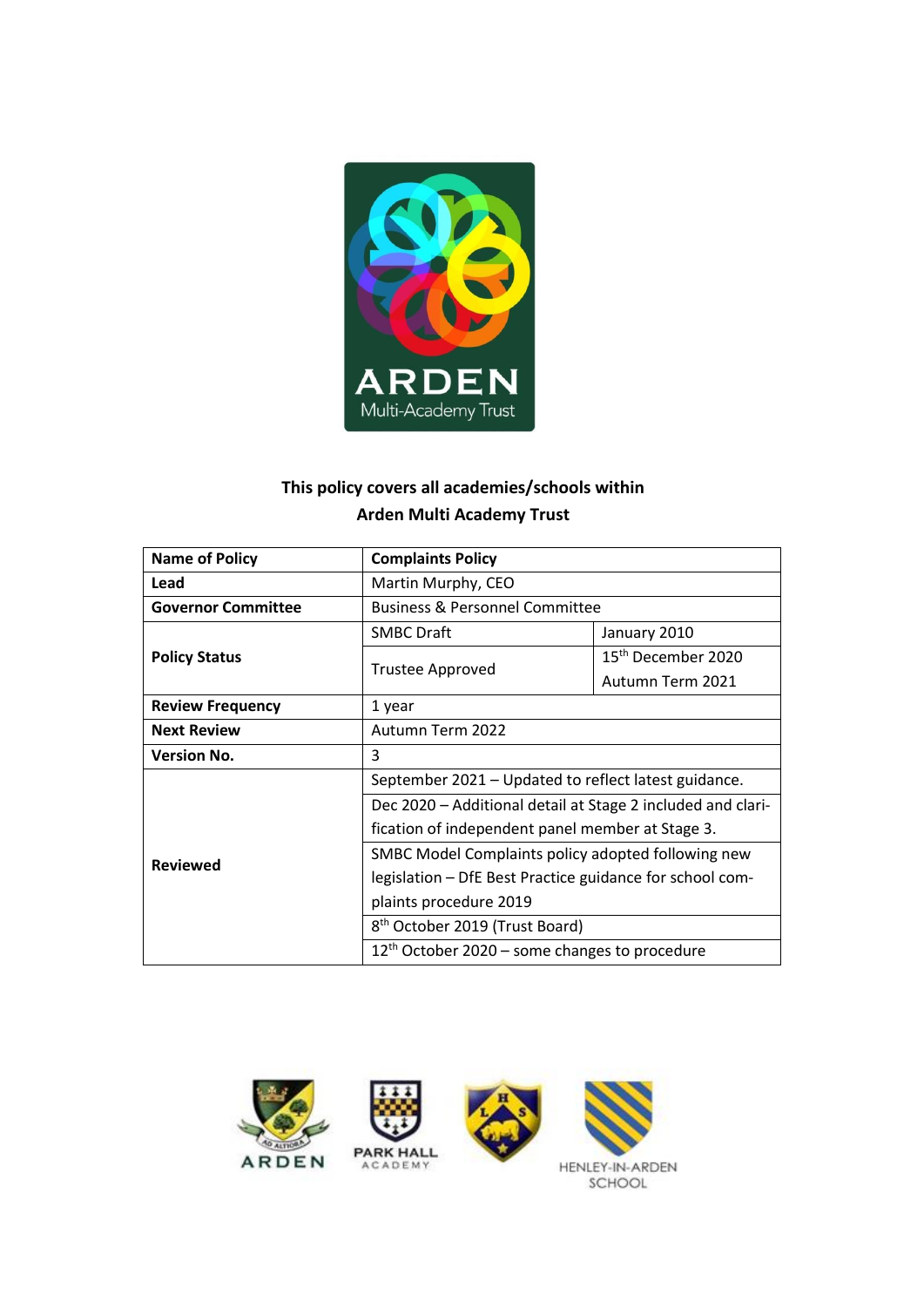This policy should be used in conjunction with the DfE Best Practice guidance for academies complaints procedures.

### **Aims**

Our Trust aims to meet its statutory obligations when responding to complaints at the schools.

When responding to complaints, we aim to:

- *Be impartial and non-adversarial*
- *Facilitate a full and fair investigation by an independent person or panel, where necessary*
- *Address all points at issue and provide an effective and prompt response*
- *Respect complainants with respect and courtesy*
- *Ensure that any decisions we make are lawful, rational, reasonable, fair and proportionate, in line with the principles of administrative law*
- *Keep complainants informed of the progress of the complaints process*
- *Consider how the complaint can feed into school improvement evaluation processes*

We try to resolve concerns or complaints by informal means wherever possible. Where this is not possible formal procedures will be followed.

The Trust will aim to give the complainant the opportunity to complete the complaints procedure in full.

#### **Who can make a complaint?**

This complaints procedure is not limited to parents or carers of children that are registered at the schools within Arden Multi Academy Trust. Any person, including members of the public, may make a complaint to the schools about any provision of facilities or services that we provide unless complaints are dealt with under separate statutory procedures.

The difference between a concern and a complaint:

A concern may be defined as '*an expression of worry or doubt over an issue considered to be important for which reassurances are sought'*.

A complaint may be defined as '*an expression of dissatisfaction however made, about actions taken or a lack of action*'.

It is in everyone's interest that concerns and complaints are resolved at the earliest possible stage. Many issues can be resolved informally, without the need to use the formal stages of the complaints procedure. Arden Multi Academy Trust takes concerns seriously and will make every effort to resolve the matter as quickly as possible.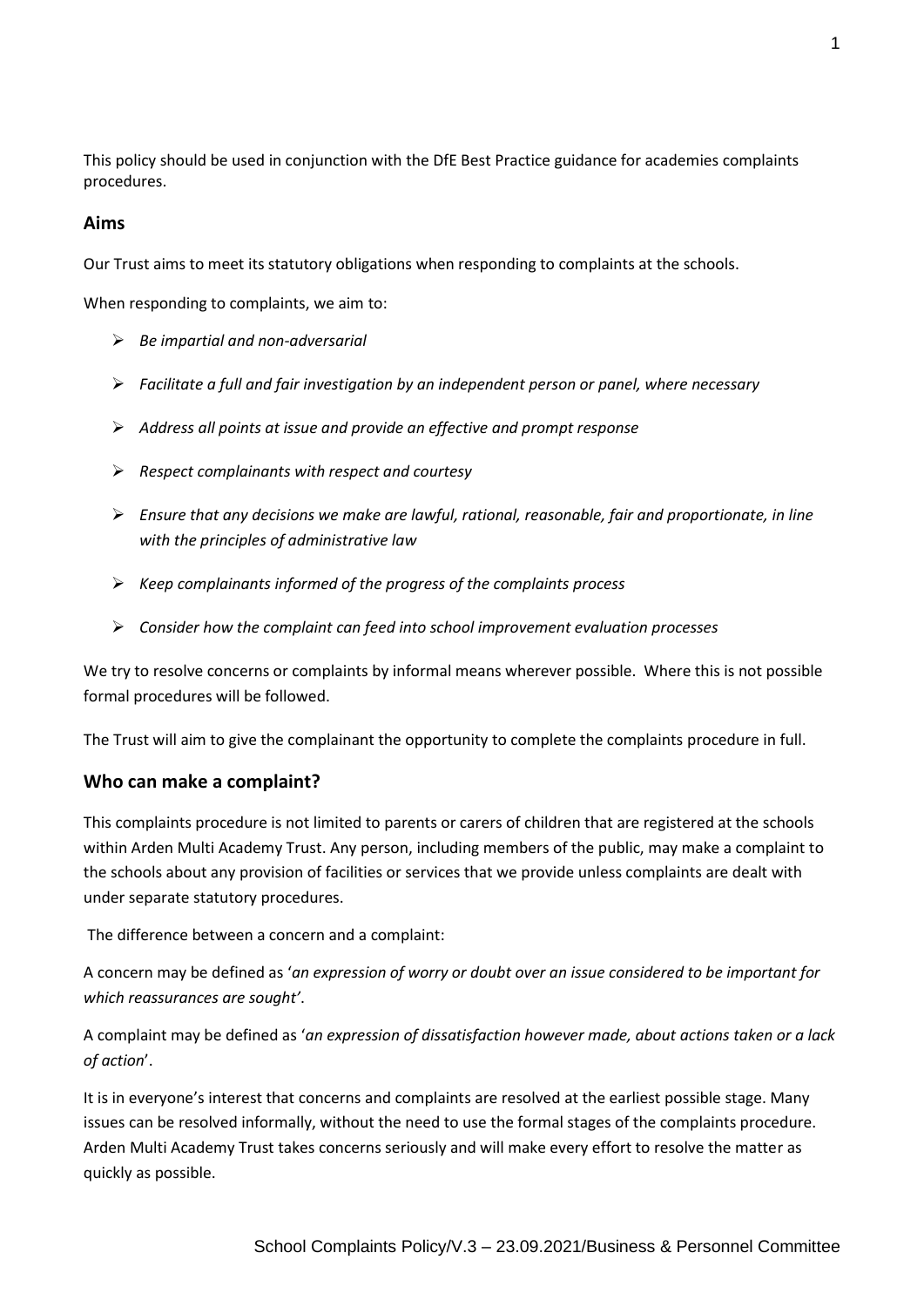We understand however, that there are occasions when people would like to raise their concerns formally. In this case, the school will attempt to resolve the issue internally, through the stages outlined within this complaints procedure.

### **How to raise a concern or make a complaint**

A concern or complaint can be made in person, in writing or by telephone. They may also be made by a third party acting on behalf of a complainant, as long as they have appropriate consent to do so.

Concerns should be raised with either the class teacher, form tutor, pastoral leader or head of year. If the issue remains unresolved, the next step is to make a formal complaint.

Complainants should not approach individual governors to raise concerns or complaints. Governors have no power to act on an individual basis and it may also prevent them from considering complaints at Stage 2 of the procedure.

Complaints against school staff (except the Associate Headteacher) should be made in the first instance, to the Associate Headteacher via the school office*.* Please mark them as Private and Confidential.

Complaints that involve or are about the Associate Headteacher should be addressed to Mr D Burgess, Executive Headteacher, and sent to the Clerk via the school office. Please mark them as Private and Confidential.

Complaints about the Chair of Governors, any individual governor or the whole governing body should be addressed to Mrs V Large (the Clerk to the Governing Body) via the school office. Please mark them as Private and Confidential.

For ease of use, a template complaint form is included at the end of this policy. If you require help in completing the form, please contact the school office. You can also ask third party organisations like the Citizens Advice to help you.

In accordance with equality law, we will consider making reasonable adjustments if required, to enable complainants to access and complete this complaints procedure. For instance, providing information in alternative formats, assisting complainants in raising a formal complaint or holding meetings in accessible locations.

#### **Anonymous complaints**

We will not normally investigate anonymous complaints. However, the Associate Headteacher or Chair of Governors, if appropriate, will determine whether the complaint warrants an investigation.

### **Time scales**

You must raise the complaint within three months of the incident or, where a series of associated incidents have occurred, within three months of the last of these incidents. We will consider complaints made outside of this time frame if exceptional circumstances apply.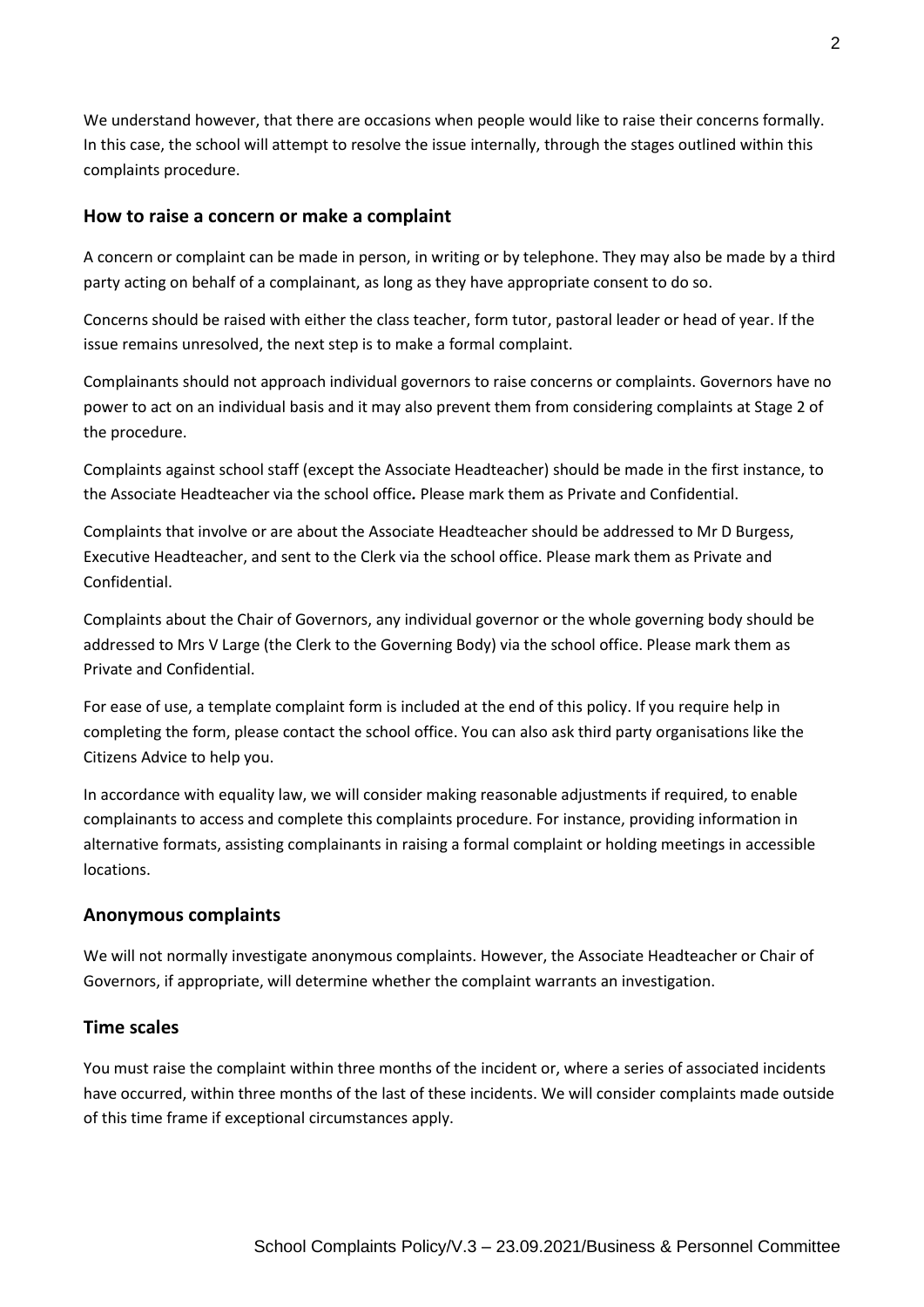# **Complaints received outside of term time**

We will consider complaints made outside of term time to have been received on the first school day after the holiday period.

# **Record keeping**

The school will record the progress of all complaints, including information about findings, recommendations and actions taken at all stages, the stages at which the complaint was resolved, and the final outcome. The records will also include copies of letters and emails, and notes relating to meetings and phone calls.

These records will be available for inspection on the school premises by the proprietor and the head teacher, as will any actions taken by the school as a result of any complaint (regardless of whether the complaint is upheld).

The material will be treated as confidential and held centrally, and will be viewed only by those involved in investigating the complaint or on the review panel.

This is except where the secretary of state (or someone acting on their behalf) or the complainant requests access to records of a complaint through a freedom of information (FOI) request or through a subject access request under the terms of the Data Protection Act, or where the material must be made available during a school inspection.

Records of complaints will be kept securely, only for as long as necessary and in line with data protection law, our privacy notices and record retention policy.

The detail of the complaint, including the names of individuals involved, will not be shared with the whole governing/trust board in case a review panel needs to be organised at a later point.

Where the governing/trust board is aware of the substance of the complaint before the review panel stage, the school will (where reasonably practicable) arrange for an independent panel to hear the complaint.

Complainants also have the right to request an independent panel if they believe there is likely to be bias in the proceedings. The decision to approve this request is made by the governing/trust board, who will not unreasonably withhold consent.

### **Withdrawal of a complaint**

If a complainant wants to withdraw their complaint, they will be asked to do so in writing.

### **Resolving complaints**

At each stage in the procedure the school wants to resolve the complaint. If appropriate, we will acknowledge that the complaint is upheld in whole or in part. In addition, we may offer one or more of the following:

- an explanation
- an admission that the situation could have been handled differently or better
- an assurance that we will try to ensure the event complained of will not recur
- an explanation of the steps that have been or will be taken to help ensure that it will not happen again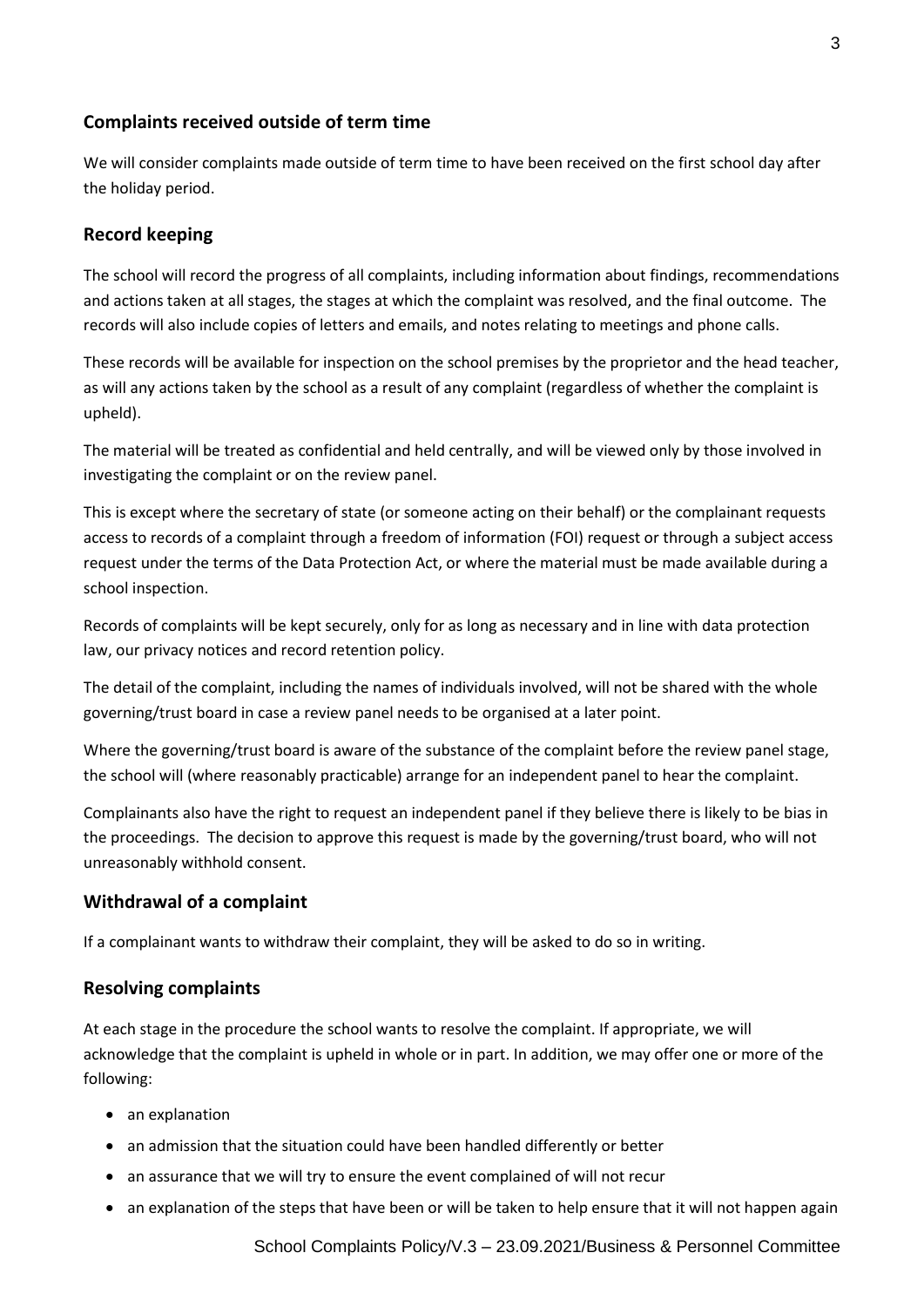and an indication of the timescales within which any changes will be made

- an undertaking to review school policies in light of the complaint
- an apology.

# **Withdrawal of a Complaint**

If a complainant wants to withdraw their complaint, we will ask them to confirm this in writing.

### **Managing serial and unreasonable complaints**

Arden Multi Academy Trust is committed to dealing with all complaints fairly and impartially, and to providing a high quality service to those who complain. We will not normally limit the contact complainants have with our school. However, we do not expect our staff to tolerate unacceptable behaviour and will take action to protect staff from that behaviour, including that which is abusive, offensive or threatening.

The Trust defines unreasonable behaviour as that which hinders our consideration of complaints because of the frequency or nature of the complainant's contact with the school, such as, if the complainant:

- refuses to articulate their complaint or specify the grounds of a complaint or the outcomes sought by raising the complaint, despite offers of assistance
- refuses to co-operate with the complaints investigation process
- refuses to accept that certain issues are not within the scope of the complaints procedure
- insists on the complaint being dealt with in ways which are incompatible with the complaints procedure or with good practice
- introduces trivial or irrelevant information which they expect to be taken into account and commented on
- raises large numbers of detailed but unimportant questions, and insists they are fully answered, often immediately and to their own timescales
- makes unjustified complaints about staff who are trying to deal with the issues, and seeks to have them replaced
- changes the basis of the complaint as the investigation proceeds
- repeatedly makes the same complaint (despite previous investigations or responses concluding that the complaint is groundless or has been addressed)
- refuses to accept the findings of the investigation into that complaint where the school's complaint procedure has been fully and properly implemented and completed including referral to the Department for Education
- seeks an unrealistic outcome
- makes excessive demands on school time by frequent, lengthy and complicated contact with staff regarding the complaint in person, in writing, by email and by telephone while the complaint is being dealt with
- uses threats to intimidate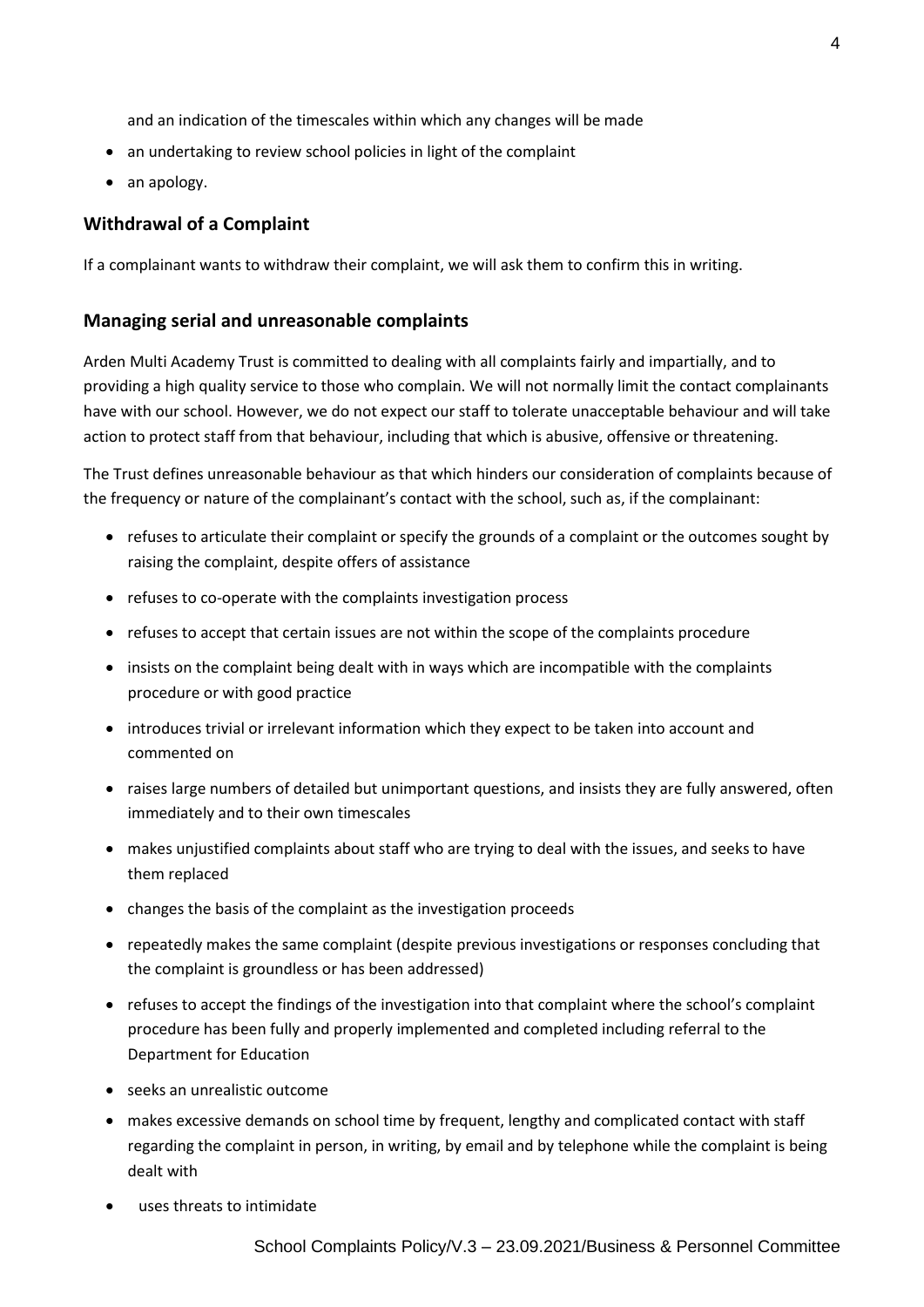- uses abusive, offensive or discriminatory language or violence
- knowingly provides falsified information
- publishes unacceptable information on social media or other public forums.

Complainants should try to limit their communication with the school that relates to their complaint, while the complaint is being progressed. It is not helpful if repeated correspondence is sent (either by letter, phone, email or text), as it could delay the outcome being reached.

Whenever possible, the Associate Headteacher or Chair of Governors will discuss any concerns with the complainant informally before applying an '*unreasonable'* marking.

If the behaviour continues, the Associate Headteacher will write to the complainant explaining that their behaviour is unreasonable and ask them to change it. For complainants who excessively contact the Trust causing a significant level of disruption, we may specify methods of communication and limit the number of contacts in a communication plan. This will be reviewed after six months.

In response to any serious incident of aggression or violence, we will immediately inform the police and communicate our actions in writing. This may include barring an individual from school.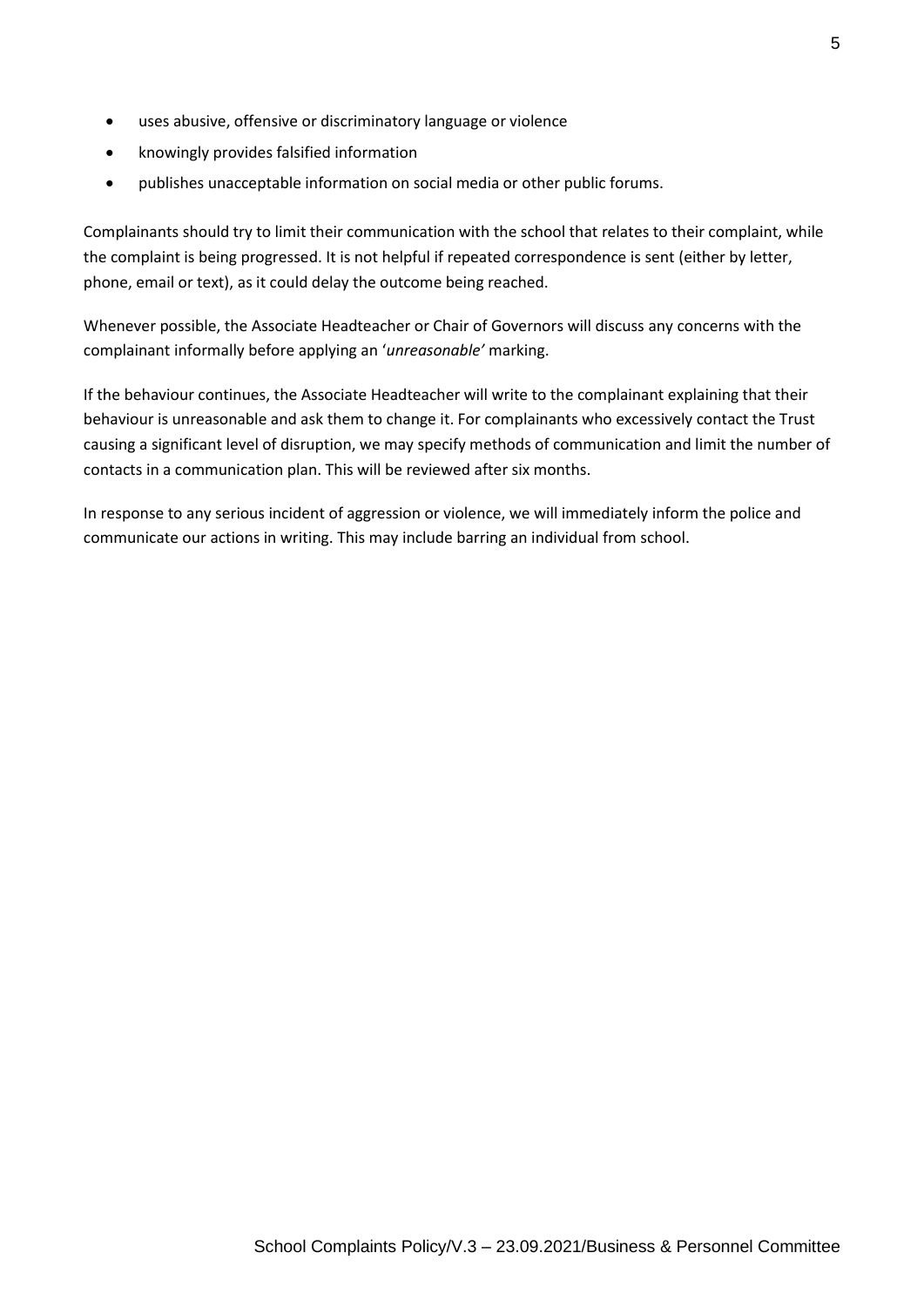# **Scope of this Complaints Procedure**

This procedure covers all complaints about any provision of community facilities or services by Arden Multi Academy Trust, other than complaints that are dealt with under other statutory procedures, including those listed below.

|           | <b>Exceptions</b>                | Who to contact                                                        |  |
|-----------|----------------------------------|-----------------------------------------------------------------------|--|
| $\bullet$ | Admissions to schools            | Concerns about admissions, statutory assessments of Special           |  |
| ٠         | Statutory assessments of         | Educational Needs, or school re-organisation proposals should be      |  |
|           | <b>Special Educational Needs</b> | raised with the Local Authority                                       |  |
| $\bullet$ | School re-organisation           |                                                                       |  |
|           | proposals                        |                                                                       |  |
| $\bullet$ | Matters likely to require a      | Complaints about child protection matters are handled under our       |  |
|           | Child Protection Investigation   | child protection and safeguarding policy and in accordance with       |  |
|           |                                  |                                                                       |  |
|           |                                  | relevant statutory guidance.                                          |  |
|           |                                  | If you have serious concerns, you may wish to contact the local       |  |
|           |                                  | authority designated officer (LADO) who has local responsibility for  |  |
|           |                                  | safeguarding or the Multi-Agency Safeguarding Hub (MASH). Solihull    |  |
|           |                                  | <b>LADO</b>                                                           |  |
|           |                                  | http://solihulllscb.proceduresonline.com/chapters/p lado contacts     |  |
|           |                                  | .html                                                                 |  |
| $\bullet$ | Exclusion of children from       | Further information about raising concerns about exclusion can be     |  |
|           | school*                          | found at: www.gov.uk/school-discipline-exclusions/exclusions.         |  |
|           |                                  | *complaints about the application of the behaviour policy can be      |  |
|           |                                  | made through the school's complaints procedure. < link to school      |  |
|           |                                  | behaviour policy>.                                                    |  |
|           |                                  |                                                                       |  |
|           | Whistleblowing                   | We have an internal whistleblowing procedure for all our              |  |
|           |                                  | employees, including temporary staff and contractors.                 |  |
|           |                                  | Volunteer staff who have concerns about our school should             |  |
|           |                                  | complain through the school's complaints procedure.                   |  |
|           | Staff grievances                 | Complaints from staff will be dealt with under the school's internal  |  |
|           |                                  | grievance procedures.                                                 |  |
|           | Staff conduct                    |                                                                       |  |
|           |                                  | Complaints about staff will be dealt with under the school's internal |  |
|           |                                  | disciplinary procedures, if appropriate.                              |  |
|           |                                  | Complainants will not be informed of any disciplinary action taken    |  |
|           |                                  | against a staff member as a result of a complaint. However, the       |  |
|           |                                  | complainant will be notified that the matter is being addressed.      |  |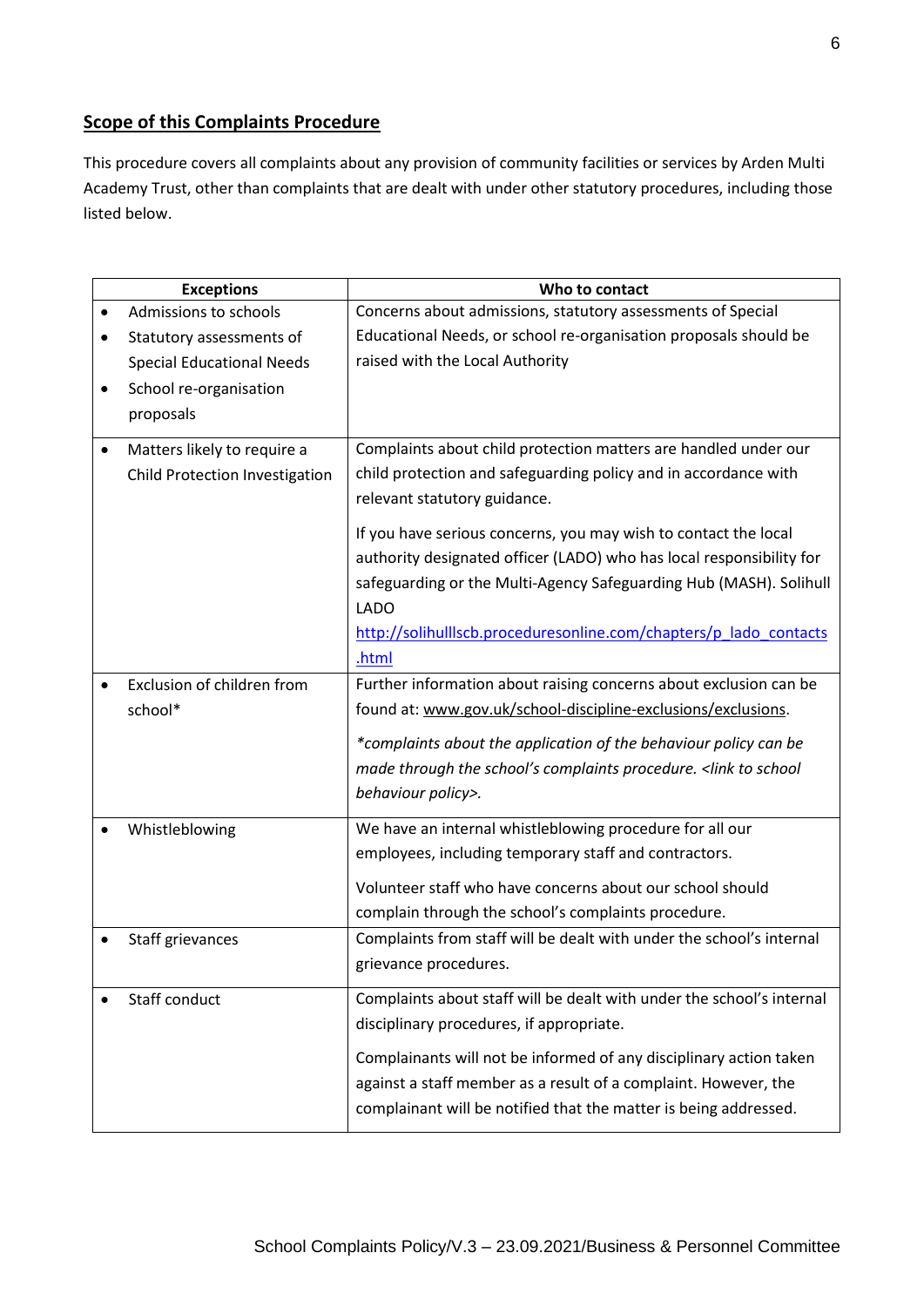| Complaints about services      | Providers should have their own complaints procedure to deal with |  |
|--------------------------------|-------------------------------------------------------------------|--|
| provided by other providers    | complaints about service. Please contact them directly.           |  |
| who may use school premises    |                                                                   |  |
| or facilities                  |                                                                   |  |
| National Curriculum - content  | Please contact the Department for Education at:                   |  |
|                                | www.education.gov.uk/contactus                                    |  |
| <b>Teacher Assessed Grades</b> | All schools will be responsible for implementing the JCQ (Joint   |  |
|                                | Council for Qualifications) guidance. For further information on  |  |
|                                | the appeals process please see https://www.jcq.org.uk/wp-         |  |
|                                | content/uploads/2021/03/JCQ-Guidance-for-Students-and-Parents-    |  |
|                                | on-Summer-2021.pdf                                                |  |
|                                |                                                                   |  |

If other bodies are investigating aspects of the complaint, for example the police, local authority (LA) safeguarding teams or Tribunals, this may impact on our ability to adhere to the timescales within this procedure or result in the procedure being suspended until those public bodies have completed their investigations.

If a complainant commences legal action against Arden Multi Academy Trust in relation to their complaint, we will consider whether to suspend the complaints procedure in relation to their complaint until those legal proceedings have concluded.

# **Roles and Responsibilities**

#### **Complainant**

The complainant will receive a more effective response to the complaint if they:

- explain the complaint in full as early as possible
- co-operate with the school in seeking a solution to the complaint
- respond promptly to requests for information or meetings or in agreeing the details of the complaint
- ask for assistance as needed
- treat all those involved in the complaint with respect
- refrain from publicising the details of their complaint on social media and respect confidentiality.

#### **Investigator**

The investigator's role is to establish the facts relevant to the complaint by:

- providing a comprehensive, open, transparent and fair consideration of the complaint through:
	- o sensitive and thorough interviewing of the complainant to establish what has happened and who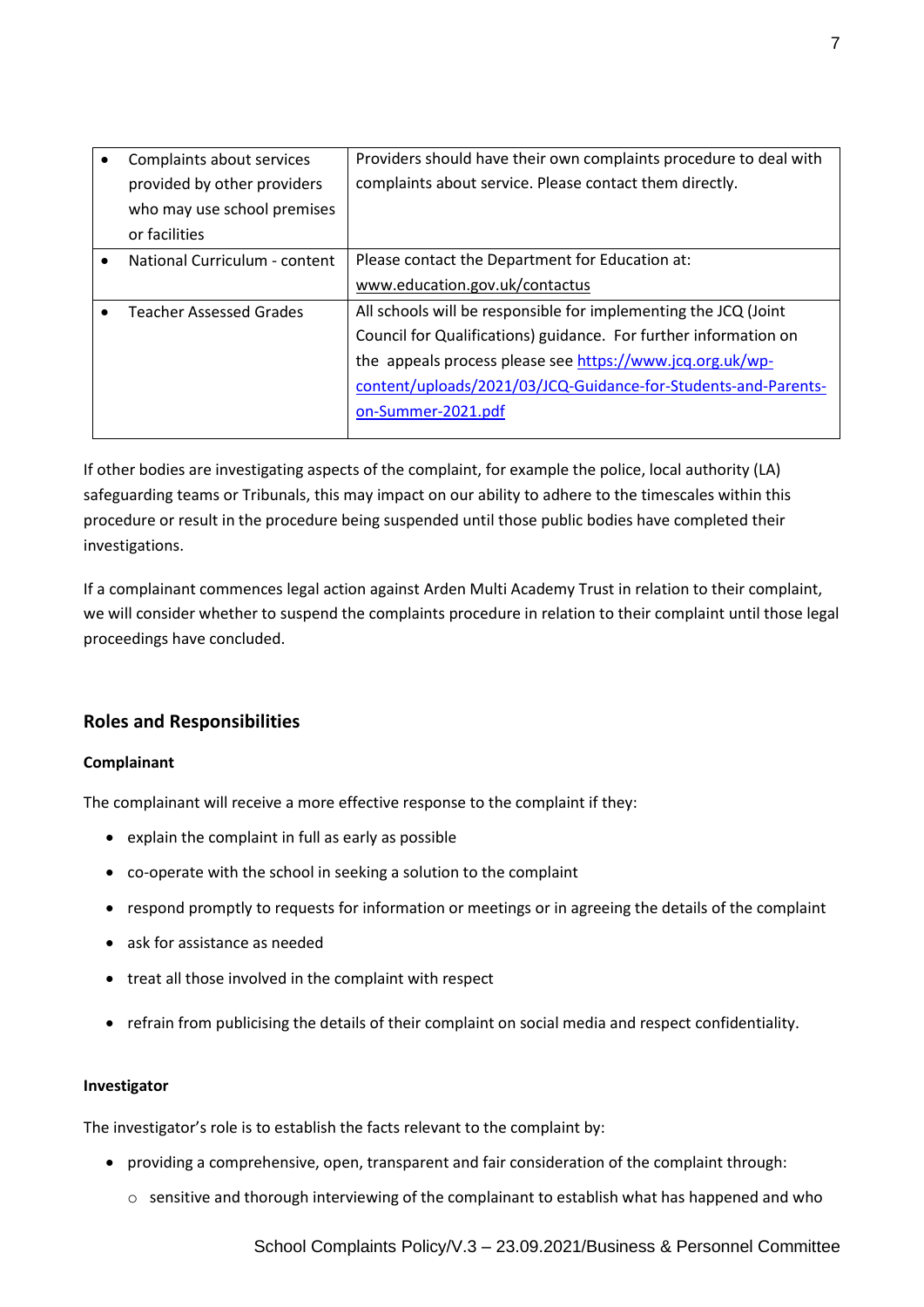has been involved

- $\circ$  interviewing staff and children/young people and other people relevant to the complaint
- $\circ$  consideration of records and other relevant information
- o analysing information
- liaising with the complainant and the complaints co-ordinator as appropriate to clarify what the complainant feels would put things right.

#### **The investigator should:**

- conduct interviews with an open mind and be prepared to persist in the questioning
- keep notes of interviews or arrange for an independent note taker to record minutes of the meeting
- ensure that any papers produced during the investigation are kept securely pending any appeal
- be mindful of the timescales to respond
- prepare a comprehensive report for the /Associate Headteacher or complaints committee that sets out the facts, identifies solutions and recommends courses of action to resolve problems.
- The Associate Headteacher or complaints committee will then determine whether to uphold or dismiss the complaint and communicate that decision to the complainant, providing the appropriate escalation details.

**Complaints Co-ordinator** (this could be the Associate Headteacher / designated complaints governor or other staff member providing administrative support)

The complaints co-ordinator should:

- ensure that the complainant is fully updated at each stage of the procedure
- liaise with staff members, Associate Headteacher, Chair of Governors, Clerk and LAs (if appropriate) to ensure the smooth running of the complaints procedure
- be aware of issues regarding:
	- o sharing third party information
	- o additional support. This may be needed by complainants when making a complaint including interpretation support or where the complainant is a child or young person
- keep records.

#### **Clerk to the Governing Body**

The Clerk is the contact point for the complainant and the committee and should:

- ensure that all people involved in the complaint procedure are aware of their legal rights and duties, including any under legislation relating to school complaints, education law, the Equality Act 2010, the Freedom of Information Act 2000, the Data Protection Act (DPA) 2018 and the General Data Protection Regulations (GDPR)
- set the date, time and venue of the meeting, ensuring that the dates are convenient to all parties (if they are invited to attend) and that the venue and proceedings are accessible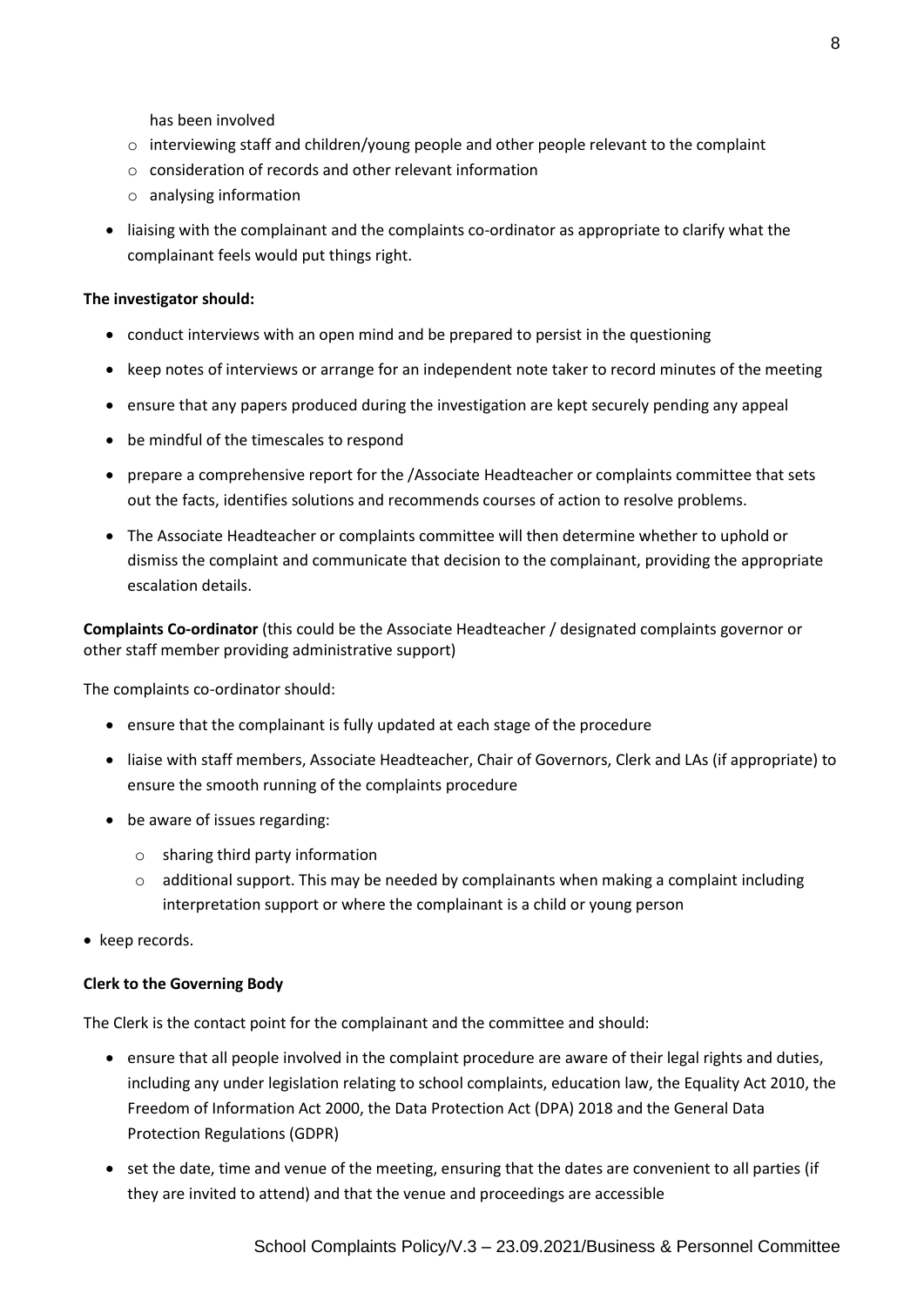- collate any written material relevant to the complaint (for example; stage 1 paperwork, school and complainant submissions) and send it to the parties in advance of the meeting within an agreed timescale
- record the proceedings
- circulate the minutes of the meeting
- notify all parties of the committee's decision.

#### **Committee Chair**

The committee's Chair, who is nominated in advance of the complaint meeting, should ensure that:

- both parties are asked (via the Clerk) to provide any additional information relating to the complaint by a specified date in advance of the meeting
- the meeting is conducted in an informal manner, is not adversarial, and that, if all parties are invited to attend, everyone is treated with respect and courtesy
- complainants who may not be used to speaking at such a meeting are put at ease. This is particularly important if the complainant is a child/young person
- the remit of the committee is explained to the complainant
- written material is seen by everyone in attendance, provided it does not breach confidentiality or any individual's rights to privacy under the DPA 2018 or GDPR.

If a new issue arises it would be useful to give everyone the opportunity to consider and comment upon it; this may require a short adjournment of the meeting

- both the complainant and the school are given the opportunity to make their case and seek clarity, either through written submissions ahead of the meeting or verbally in the meeting itself
- the issues are addressed
- key findings of fact are made
- the committee is open-minded and acts independently
- no member of the committee has an external interest in the outcome of the proceedings or any involvement in an earlier stage of the procedure
- the meeting is minuted
- they liaise with the Clerk (and complaints co-ordinator, if the school has one).

#### **Committee Member**

Committee members should be aware that:

- the meeting must be independent and impartial, and should be seen to be so no governor may sit on the committee if they have had a prior involvement in the complaint or in the circumstances surrounding it.
- the aim of the meeting should be to resolve the complaint and achieve reconciliation between the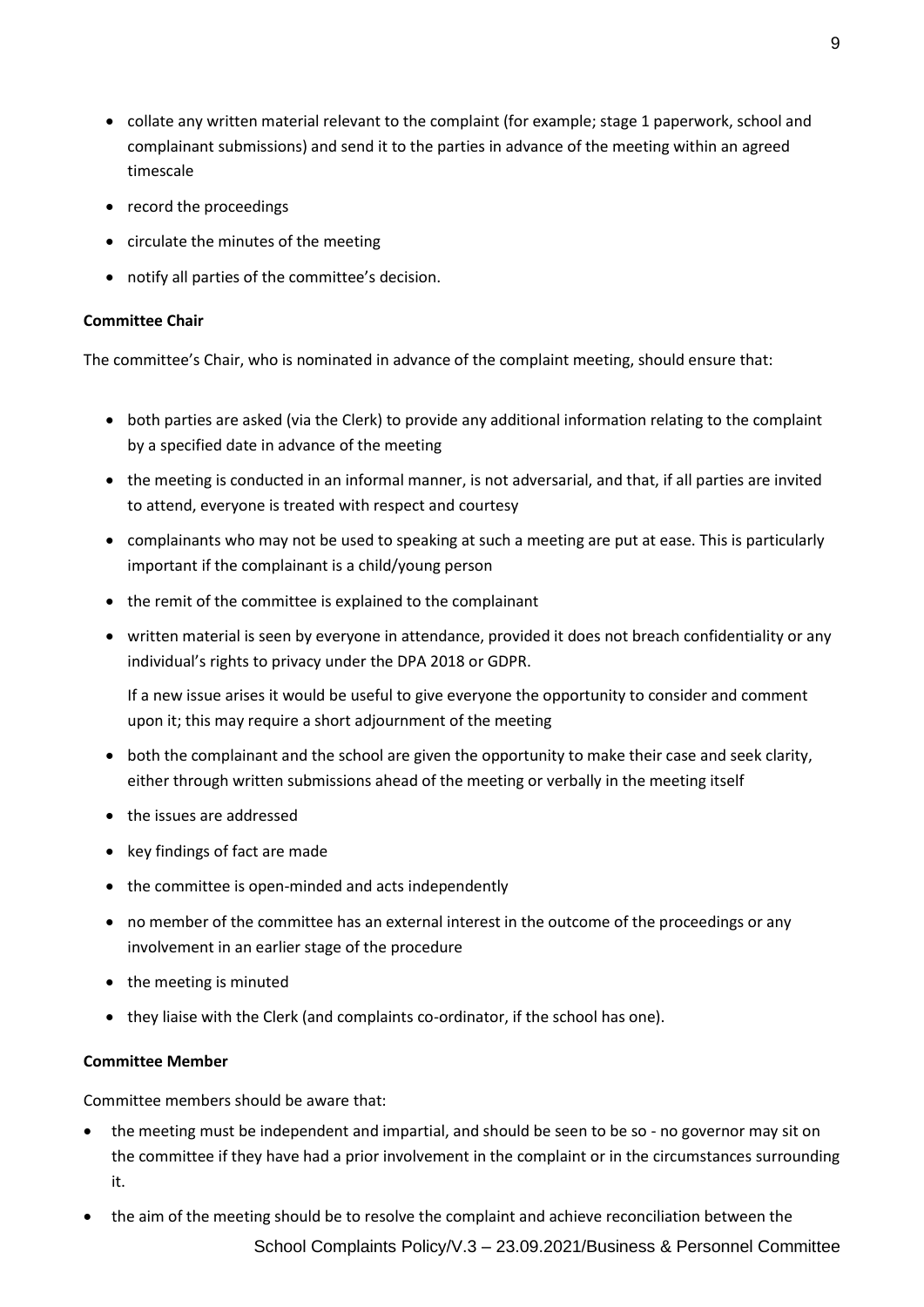school and the complainant

- We recognise that the complainant might not be satisfied with the outcome if the meeting does not find in their favour. It may only be possible to establish the facts and make recommendations.
- many complainants will feel nervous and inhibited in a formal setting parents/carers often feel emotional when discussing an issue that affects their child.
- extra care needs to be taken when the complainant is a child/young person and present during all or part of the meeting
- Careful consideration of the atmosphere and proceedings should ensure that the child/young person does not feel intimidated.
- The committee should respect the views of the child/young person and give them equal consideration to those of adults.
- If the child/young person is the complainant, the committee should ask in advance if any support is needed to help them present their complaint. Where the child/young person's parent is the complainant, the committee should give the parent the opportunity to say which parts of the meeting, if any, the child/young person needs to attend.
- However, the parent should be advised that agreement might not always be possible if the parent wishes the child/young person to attend a part of the meeting that the committee considers is not in the child/young person's best interests.
- the welfare of the child/young person is paramount.

### **Informal Stage**

Concerns can be raised with the Academy at any time and will often generate a prompt/reasonable response, which will resolve the concern. Apart from the school's normal parent/guardian consultation evenings or other arranged meetings with specific staff, the school requests that parents/guardians make their first contact with the child's Form Tutor or Head of Year.

On some occasions, the concern raised may require investigation, or discussion with others, in which case there will be an informal but informed response. This may include escalation or referral to another member of staff as delegated by the Associate Headteacher. It is anticipated that the vast majority of concerns will be satisfactorily dealt with in this way. If this is not possible, the procedure will continue as follows:

### **Stage 1**

Formal complaints must be made to the Associate Headteacher (unless they are about the Associate Headteacher), via the school office. This must be done in writing (preferably on the Complaint Form).

The Associate Headteacher will record the date the complaint is received and will acknowledge receipt of the complaint in writing (either by letter or email) within 5 school working days.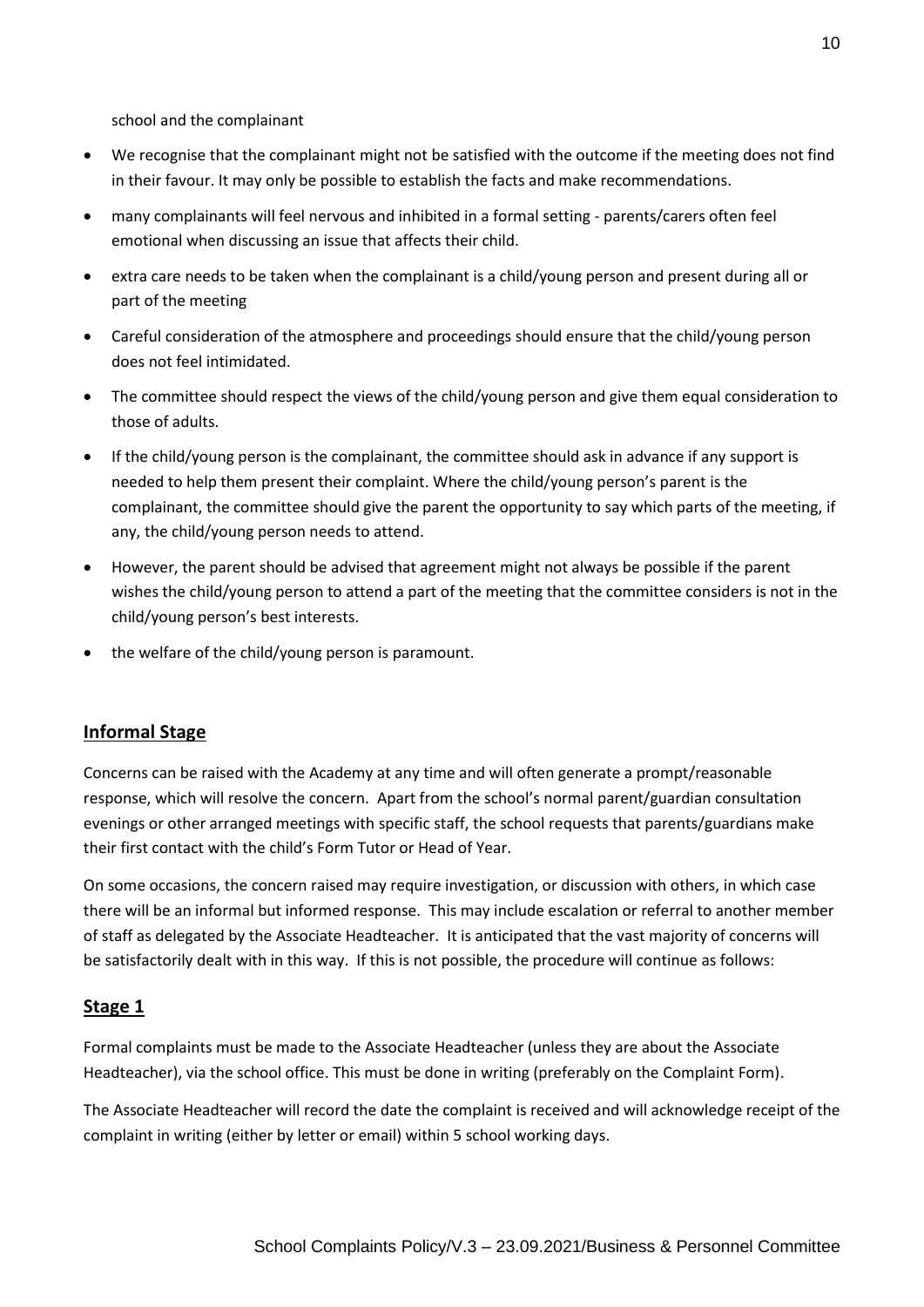Within this response, the Associate Headteacher will seek to clarify the nature of the complaint, ask what remains unresolved and what outcome the complainant would like to see. The Associate Headteacher can consider whether a face to face meeting is the most appropriate way of doing this.

*Note: The Associate Headteacher may delegate the investigation to another member of the school's senior leadership team but not the decision to be taken.*

During the investigation, the Associate Headteacher (or investigator) will:

- if necessary, interview those involved in the matter and/or those complained of, allowing them to be accompanied if they wish
- keep a written record of any meetings/interviews in relation to their investigation.

At the conclusion of their investigation, the Associate Headteacher will provide a formal written response within 10 school working days of the date of receipt of the complaint.

If the Associate Headteacher is unable to meet this deadline, they will provide the complainant with an update and revised response date.

The response will detail any actions taken to investigate the complaint and provide a full explanation of the decision made and the reason(s) for it. Where appropriate, it will include details of actions the school will take to resolve the complaint.

The Associate Headteacher will advise the complainant of how to escalate their complaint should they remain dissatisfied with the outcome of Stage 1.

If the complaint is about the Associate Headteacher the Executive Headteacher will be appointed to complete all actions at Stage 1.

If the complaint is about the Chair of the Governing Body, or a member of the governing body (including the Chair or Vice-Chair)/Trustee, a suitably skilled governor/trustee will be appointed to complete all the actions at Stage 1.

Complaints about the Associate Headteacher or member of the governing body must be sent to the Clerk, via the school office.

If the complaint is:

- jointly about the Chair and Vice Chair or
- the entire governing body or
- the majority of the governing body

Stage 1 will be considered by an independent investigator appointed by the governing body. At the conclusion of their investigation, the independent investigator will provide a formal written response.

# **Stage 2**

If the complainant is dissatisfied with the outcome at Stage 1 and wishes to take the matter further, they can escalate the complaint to Stage 2 – a meeting with the Executive Headteacher. In the event that the Executive Headteacher has already been involved in the complaint, this stage will be dealt with by the Chief Executive Officer.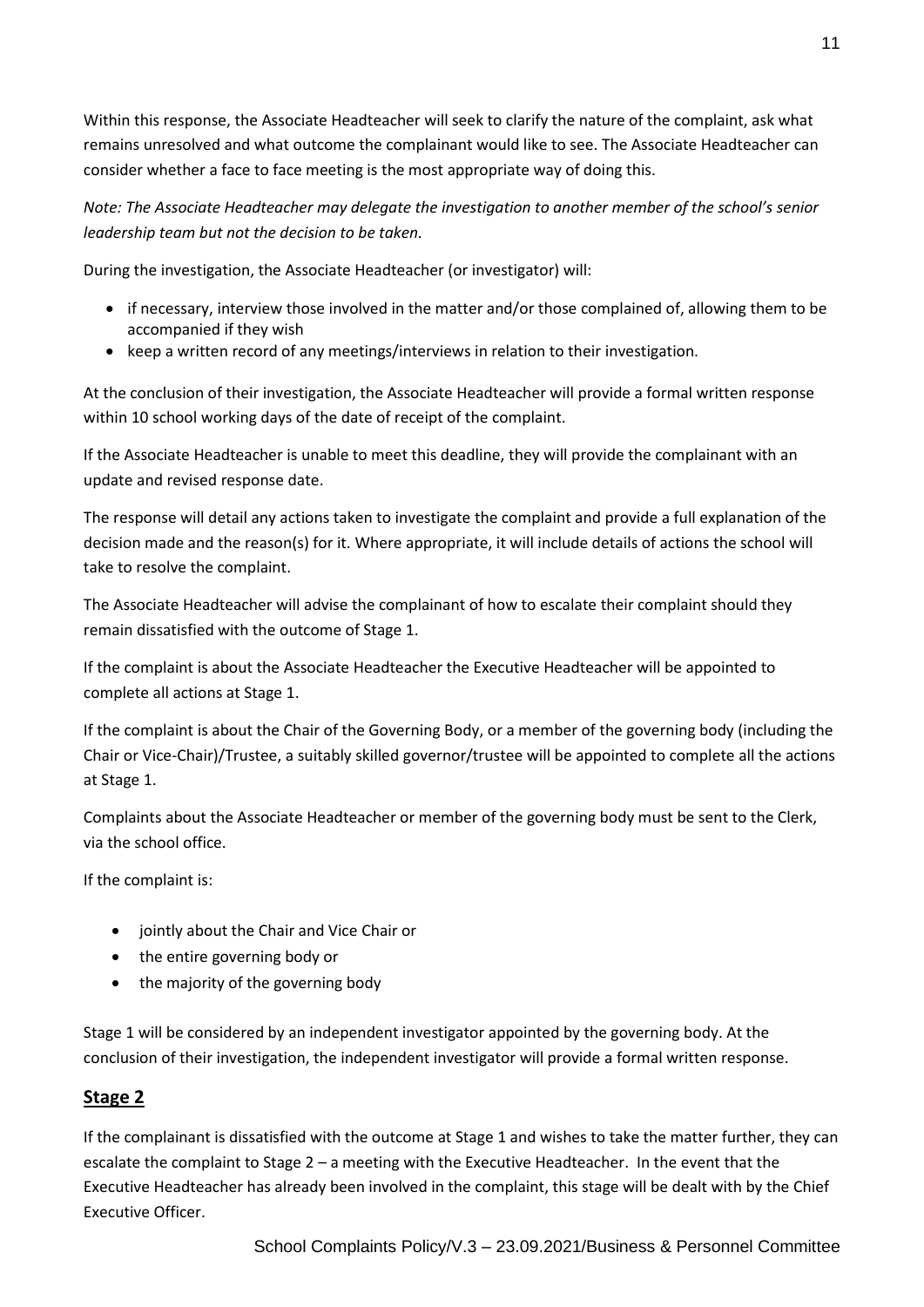A request to escalate to Stage 2 must be made to the Clerk, via the school office, within 10 school working days of receipt of the Stage 1 response.

Requests received outside of this time frame will only be considered if exceptional circumstances apply.

The Clerk will record the date the complaint is received and acknowledge receipt of the complaint in writing (either by letter or email) within 5 school working days.

The Clerk will write to the complainant to inform them of the date of the meeting. They will aim to convene a meeting within 20 school working days of receipt of the Stage 2 request. If this is not possible, the Clerk will provide an anticipated date and keep the complainant informed.

If the complainant rejects the offer of three proposed dates, without good reason, the Clerk will decide when to hold the meeting. It will then proceed in the complainant's absence on the basis of written submissions from both parties.

At least 10 school days before the meeting, the Clerk will:

- confirm and notify the complainant of the date, time and venue of the meeting, ensuring that, if the complainant is invited, the dates are convenient to all parties and that the venue and proceedings are accessible
- request copies of any further written material to be submitted at least 5 school working days before the meeting.

Any written material will be circulated to all parties 5 school days before the date of the meeting. The committee will not normally accept, as evidence, recordings of conversations that were obtained covertly and without the informed consent of all parties being recorded.

New complaints or any evidence unrelated to the initial complaint will not be dealt with at this stage. New complaints must be dealt with from Stage 1 of the procedure.

The meeting will be held in private. Electronic recordings of meetings or conversations are not normally permitted unless a complainant's own disability or special needs require it. Prior knowledge and consent of all parties attending must be sought before meetings or conversations take place. Consent will be recorded in any minutes taken.

The Executive Headteacher will consider the complaint and all the evidence presented. The Executive Headteacher can:

- uphold the complaint in whole or in part
- dismiss the complaint in whole or in part.

If the complaint is upheld in whole or in part, the Executive Headteacher will:

- decide on the appropriate action to be taken to resolve the complaint
- where appropriate, recommend changes to the school's systems or procedures to prevent similar issues in the future.

The complainant and the school will be provided with a full explanation of their decision and the reason(s) for it, in writing, within 10 school days.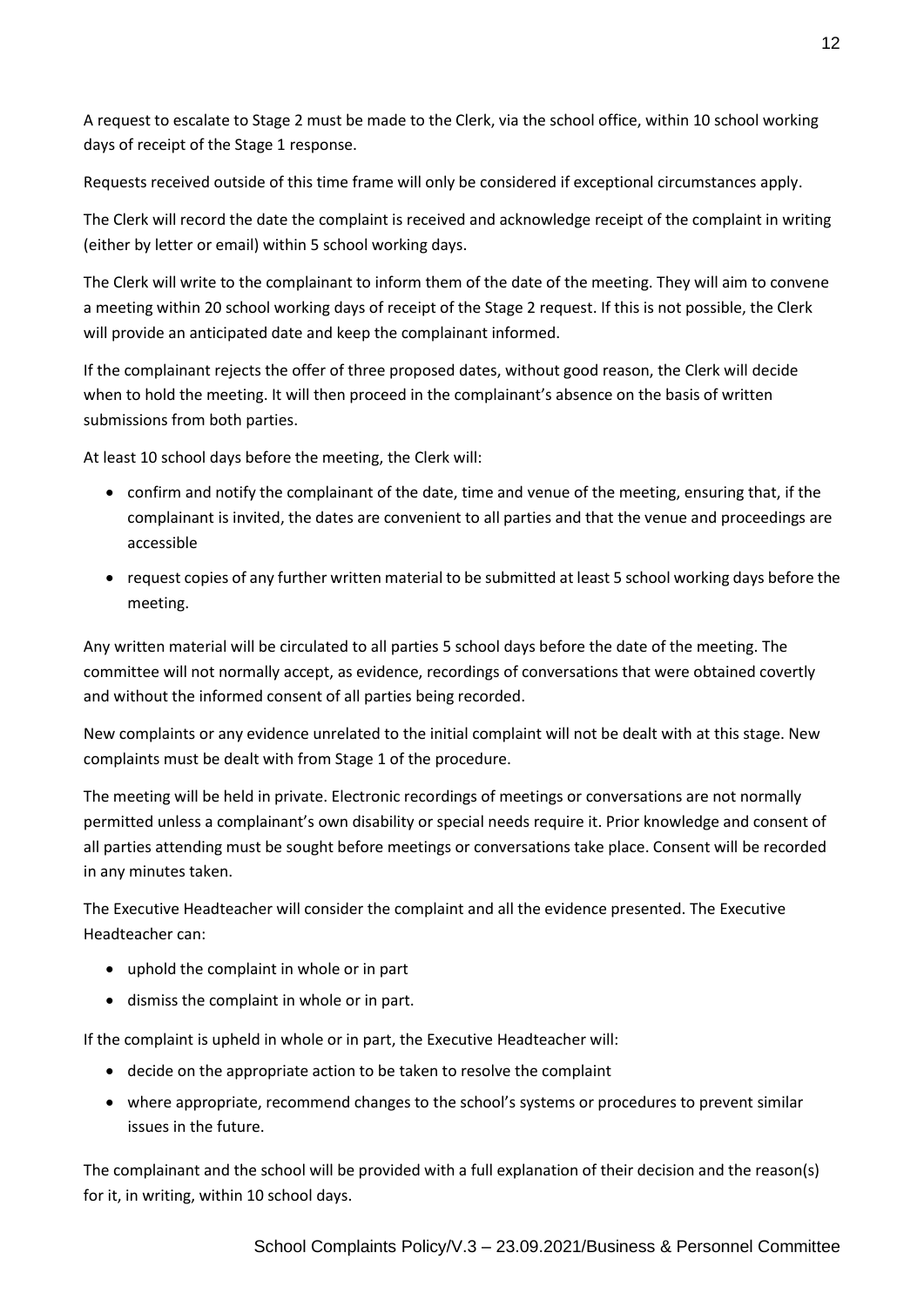The letter to the complainant will include details of how to proceed to Stage 3 of the complaints policy.

# **Stage 3**

If the complainant is dissatisfied with the outcome at Stage 2 and wishes to take the matter further, they can escalate the complaint to Stage 3 – a meeting with members of the governing body's/trustees complaints committee, which will be formed of the first three, impartial, governors/trustees' available. The panel must consist of an independent panel member who must not be a member, trustee or employee of the school. This should not be anyone who has a clear connection with the school (for example, a solicitor who routinely handles legal matters for the school). It may, however, be a governor, from a local governing body at a different school within the MAT, who has no conflict of interest or prior knowledge of the complaint. Alternatively, an entirely independent committee may be convened to hear the complaint at Stage 3.

This is the final stage of the complaints procedure.

A request to escalate to Stage 3 must be made to the Clerk, via the school office, within 10 school working days of receipt of the Stage 2 response.

Requests received outside of this time frame will only be considered if exceptional circumstances apply

The Clerk will record the date the complaint is received and acknowledge receipt of the complaint in writing (either by letter or email) within 5 school working days.

The Clerk will write to the complainant to inform them of the date of the meeting. They will aim to convene a meeting within 20 school working days of receipt of the Stage 2 request. If this is not possible, the Clerk will provide an anticipated date and keep the complainant informed.

If the complainant rejects the offer of three proposed dates, without good reason, the Clerk will decide when to hold the meeting. It will then proceed in the complainant's absence on the basis of written submissions from both parties.

Prior to the meeting, the panel will decide amongst themselves who will act as the Chair of the Complaints Committee.

The complainant will be invited to bring someone along to the meeting to provide support if they wish. This can be a relative or friend. Generally, we do not encourage either party to bring legal representatives to the panel hearing.

Representatives from the media are not permitted to attend.

At least 10 school days before the meeting, the Clerk will:

- confirm and notify the complainant of the date, time and venue of the meeting, ensuring that, if the complainant is invited, the dates are convenient to all parties and that the venue and proceedings are accessible
- request copies of any further written material to be submitted to the committee at least 5 school working days before the meeting.

Any written material will be circulated to all parties 5 school days before the date of the meeting. The committee will not normally accept, as evidence, recordings of conversations that were obtained covertly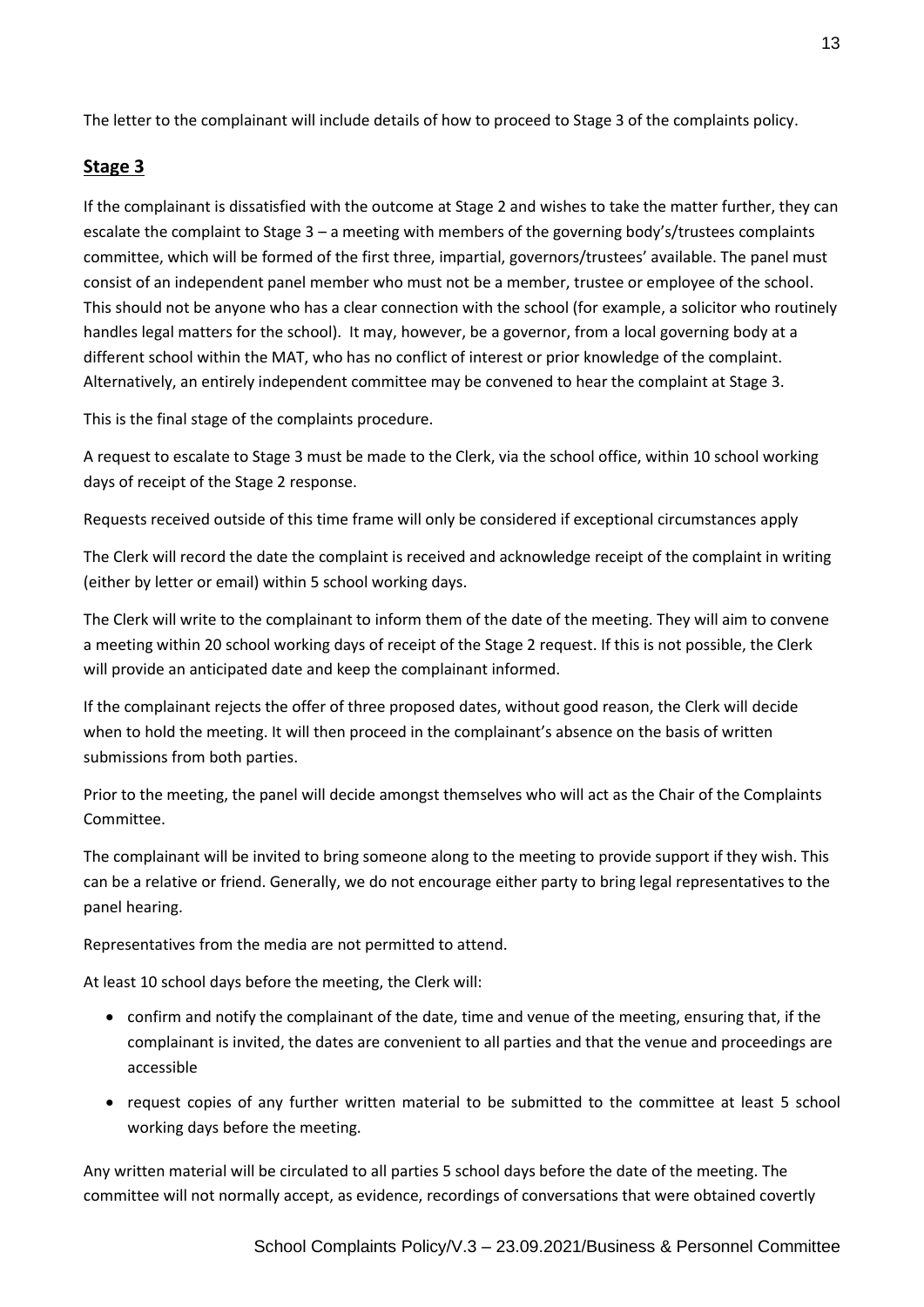and without the informed consent of all parties being recorded.

The panel will also not review any new complaints at this stage or consider evidence unrelated to the initial complaint to be included. New complaints must be dealt with from Stage 1 of the procedure.

The meeting will be held in private. Electronic recordings of meetings or conversations are not normally permitted unless a complainant's own disability or special needs require it. Prior knowledge and consent of all parties attending must be sought before meetings or conversations take place. Consent will be recorded in any minutes taken.

The panel will consider the complaint and all the evidence presented. The panel can:

- uphold the complaint in whole or in part
- dismiss the complaint in whole or in part.

If the complaint is upheld in whole or in part, the panel will:

- decide on the appropriate action to be taken to resolve the complaint
- where appropriate, recommend changes to the school's systems or procedures to prevent similar issues in the future.

Written records will be kept of all the panel's findings, actions and recommendations, including any actions taken by the school as a result of any complaint (regardless of whether the complaint is upheld), and these will be available for inspection on the school premises by the proprietor and the head teacher.

The Chair of the panel will provide the complainant and, where relevant, the person complained about with a full explanation of their decision, the conclusion, and the reason(s) for it, in writing, within 10 school days.

Copies of the minutes will be issued to the complainant.

The letter to the complainant will include details of how to contact the ESFA if they are dissatisfied with the way their complaint has been handled by the school

If the complaint is:

- jointly about the Chair and Vice Chair or
- the entire governing body or
- the majority of the governing body

Stage 3 will be heard by a panel of three including one independent panel member.

The response will detail any actions taken to investigate the complaint and provide a full explanation of the decision made and the reason(s) for it. Where appropriate, it will include details of actions the school/trust will take to resolve the complaint.

The response will also advise the complainant of how to escalate their complaint should they remain dissatisfied.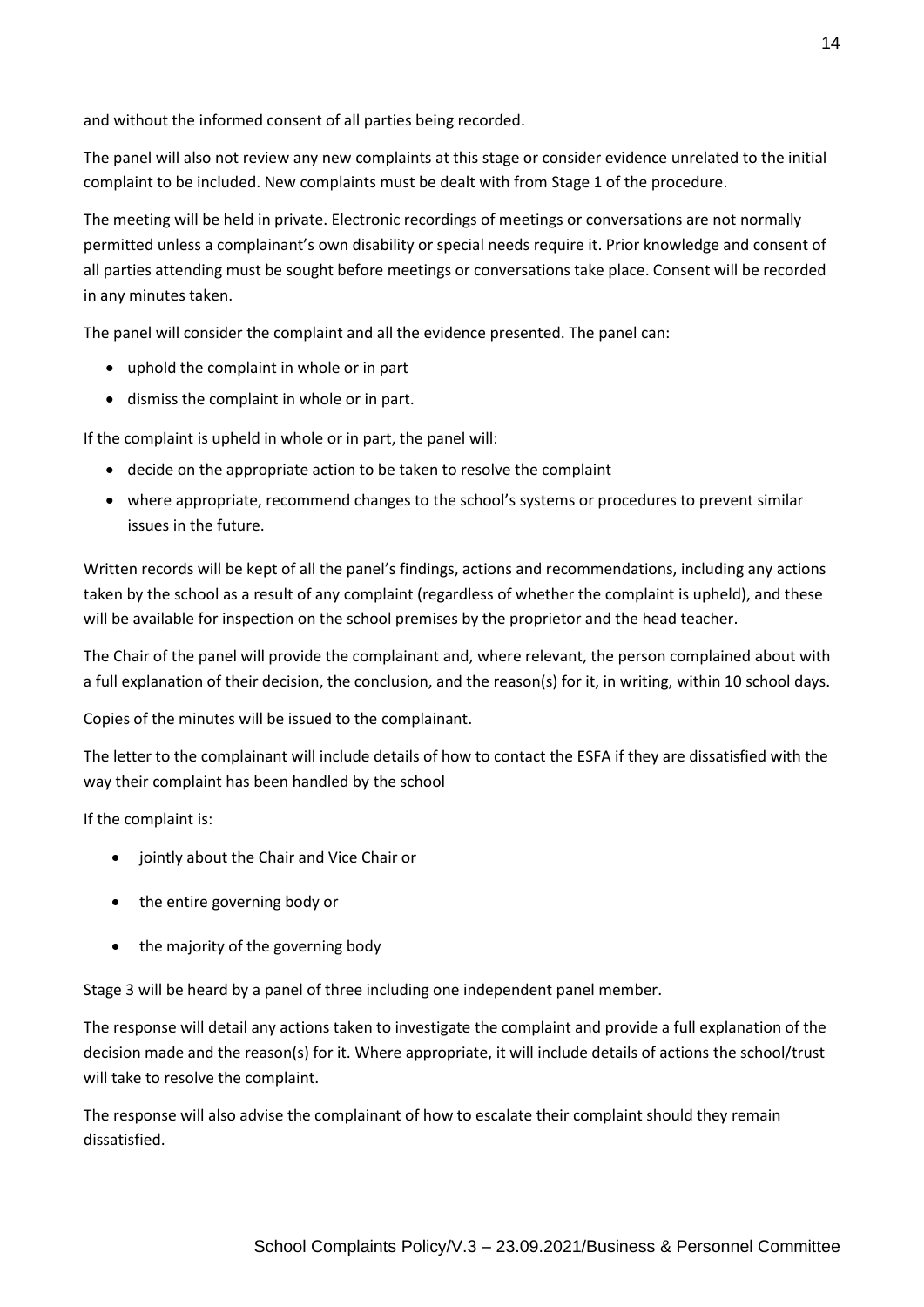# **Next Steps**

If the complainant is unsatisfied with the outcome of the school's complaints procedure, they can refer their complaint to the Education and Skills Funding Agency (ESFA).

[https://www.gov.uk/government/organisations/education-and-skills-funding-agency/about/complaints](https://www.gov.uk/government/organisations/education-and-skills-funding-agency/about/complaints-procedure)[procedure](https://www.gov.uk/government/organisations/education-and-skills-funding-agency/about/complaints-procedure)

The ESFA will check whether the complaint has been dealt with properly by the school. The ESFA will not overturn a school's decision about a complaint. However, it will look into:

- $\triangleright$  Whether there was undue delay, or the school did not comply with its own complaints procedure
- $\triangleright$  Whether the school was in breach of its funding agreement with the secretary of state
- $\triangleright$  Whether the school has failed to comply with any other legal obligation

# **Complaint Form**

Please complete and return to Mrs V Large, Clerk to Governing Body on the school email address or via Arden Multi Academy Trust, Station Road, Knowle, Solihull, B93 0PT who will acknowledge receipt and explain what action will be taken.

| Your name:                                    |  |  |
|-----------------------------------------------|--|--|
| Pupil's name (if relevant):                   |  |  |
| Your relationship to the pupil (if relevant): |  |  |
| <b>Address:</b>                               |  |  |
|                                               |  |  |
|                                               |  |  |
|                                               |  |  |
|                                               |  |  |
|                                               |  |  |
| Postcode:                                     |  |  |
| Day time telephone number:                    |  |  |
| <b>Evening telephone number:</b>              |  |  |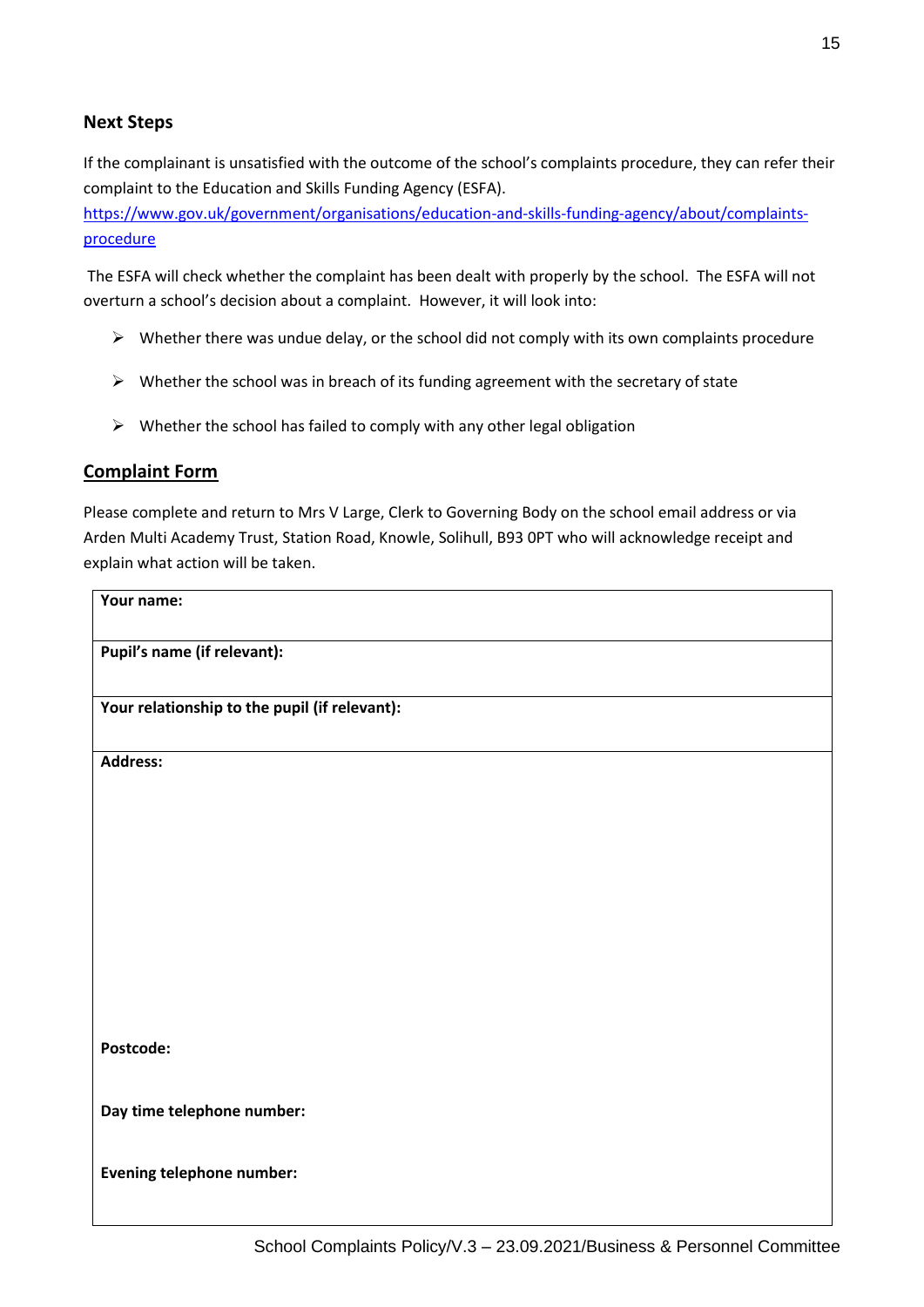*Please give details of your complaint, including whether you have spoken to anybody at the school about it.*

*What actions do you feel might resolve the problem at this stage?*